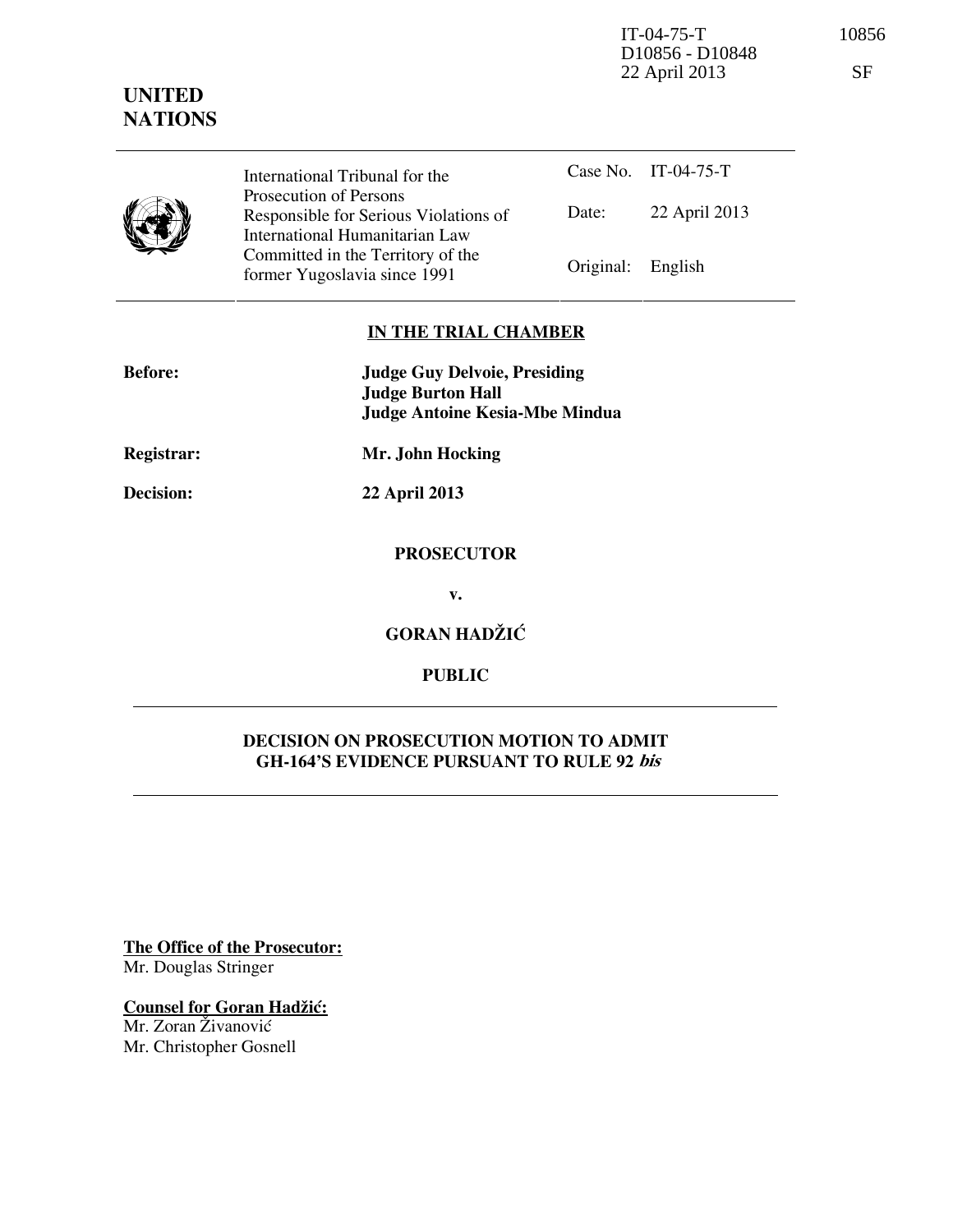10855

1. **THIS TRIAL CHAMBER** of the International Tribunal for the Prosecution of Persons Responsible for Serious Violations of International Humanitarian Law Committed in the Territory of the former Yugoslavia since 1991 ("Tribunal") is seised of the "Prosecution Motion to Admit GH-164's Evidence Pursuant to Rule 92 *bis*", filed on 14 January 2013 with a confidential annex ("Motion"). On 28 January 2013, the Defence filed the confidential "Response to Prosecution Motion to Admit GH-164's Evidence Pursuant to Rule 92 *bis*" ("Response"). On 4 February 2013, the Prosecution filed the "Prosecution Request for Leave to Reply and Reply to Response to Prosecution Motion to Admit GH-164's Evidence Pursuant to Rule 92 *bis*" ("Reply").

#### **A. Submissions**

2. In the Motion, the Prosecution requests the admission of the evidence of GH-164—a representative of the European Community Monitoring Mission ("ECMM")—in the form of a written statement, pursuant to Rule 92 *bis* of the Rules. It submits that the evidence is probative, relevant, and reliable and meets the requirements for admission under that Rule.<sup>1</sup> In particular, the Prosecution asserts that a passing reference to Hadžić in the statement is general in nature and is not significantly related to Hadžić's acts and conduct as charged in the Indictment and thus does not bar admission.<sup>2</sup> The Prosecution further submits that the evidence of GH-164 is crime-base evidence that is cumulative in nature to other evidence that will be led and that there are no salient factors militating against its admission*.* 3 The Prosecution seeks the admission of 20 associated exhibits ("ECMM Documents").<sup>4</sup> The Prosecution also seeks leave to amend its Rule 65 *ter* exhibit list by adding the notarized ICTY witness statement of  $GH-164$ <sup>5</sup>. The Prosecution submits that the notarized version of the statement was recently obtained and was disclosed to the Defence on 23 October  $2012.<sup>6</sup>$ 

3. In the Response, the Defence challenges the admissibility of the ECMM Documents as associated exhibits. It argues that they do not form an inseparable part of the evidence of GH-164 because the witness's comments "amount to little more than a description of what is written down" in the documents.<sup>7</sup> The Defence specifically objects to the admission of (a) documents for which, it argues, the witness is unable to provide a proper foundation for admission as required by Rule

<sup>1</sup> Motion, paras 1, 5-7.

<sup>2</sup> Motion, paras 4-5, 7. 3

Motion, para. 7.

<sup>4</sup> Motion, para. 9, Confidential Annex A.

<sup>5</sup> Motion, para. 8.

<sup>6</sup> Motion, para. 8.

<sup>7</sup> Response, paras 2-3.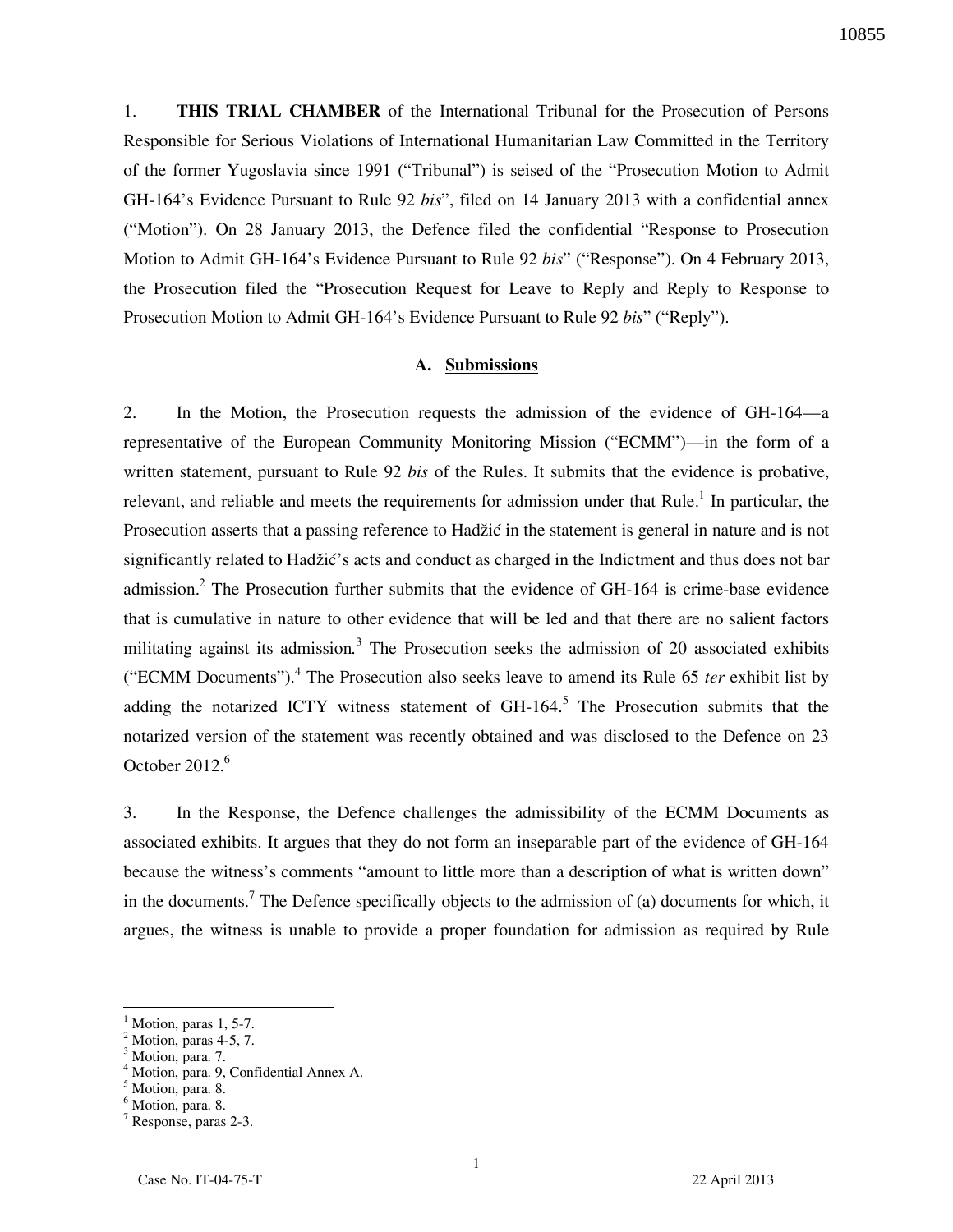89(C);<sup>8</sup> (b) documents that go to the acts and conduct of Hadžić;<sup>9</sup> and (c) the portion of Rule 65 *ter* number 01402 that describes events that are not relevant to the Indictment.<sup>10</sup> The Defence does not object to the admission of the statement without the ECMM Documents as associated exhibits. It submits that the statement may lay the foundation for a bar table motion, which it argues is the proper means by which to tender the ECMM Documents. The Defence asserts that a bar table motion will enable the Chamber to properly consider the relevance and reliability of the ECMM Documents pursuant to Rule  $89(C).^{11}$ 

4. In the Reply, the Prosecution submits that the ECMM Documents, which the witness authenticates, are an integral part of GH-164's evidence. It argues that the witness supplements the contents of the documents and that the documents in turn complement the witness's evidence by providing specific examples of what is discussed in the witness statement.<sup>12</sup> The Prosecution submits that the witness, based on his experience serving with the ECMM in the former Yugoslavia, was able to authenticate documents even if they were produced after his departure from the region.<sup>13</sup> The Prosecution argues that the ECMM Documents are not witness statements or transcripts of testimony that, pursuant to Rule 92 *bis*, must not go to proving the acts and conduct of the accused. Therefore, it argues, admission of the ECMM Documents is consistent with the "plain terms" of the Rule.<sup>14</sup> The Prosecution argues that the restrictions contained in Rule 92 *bis* were designed to minimise the risks associated with documents prepared specifically for legal proceedings, such as witness statements or testimony. It asserts that, because the ECMM Documents are contemporaneous reports, they do not pose the same risks as such documents and that the reasoning behind the restrictions in the Rule do not apply to them.<sup>15</sup> The Prosecution argues that the contents of the ECMM Documents will not change depending on whether the witness is cross-examined.<sup>16</sup> The Prosecution indicates that, should the Chamber decline to admit the ECMM Documents as requested, the documents should not be redacted, and the witness should be required to attend to testify.<sup>17</sup> Finally, the Prosecution agrees to tender only the portions of Rule 65 *ter* number 01402 to which the Defence does not object as irrelevant.<sup>18</sup>

-

- $11$  Response, para. 4.
- $12$  Reply, para. 3.
- $13$  Reply, paras 3-4.
- $14$  Reply, para. 5.

<sup>16</sup> Reply, para. 6.

<sup>8</sup> Response para. 5.

<sup>9</sup> Response, paras 6-10.

 $^{10}$  Response, para. 11.

 $15$  Reply, para. 6.

<sup>&</sup>lt;sup>17</sup> Reply, para. 7.

<sup>&</sup>lt;sup>18</sup> Reply, para. 8.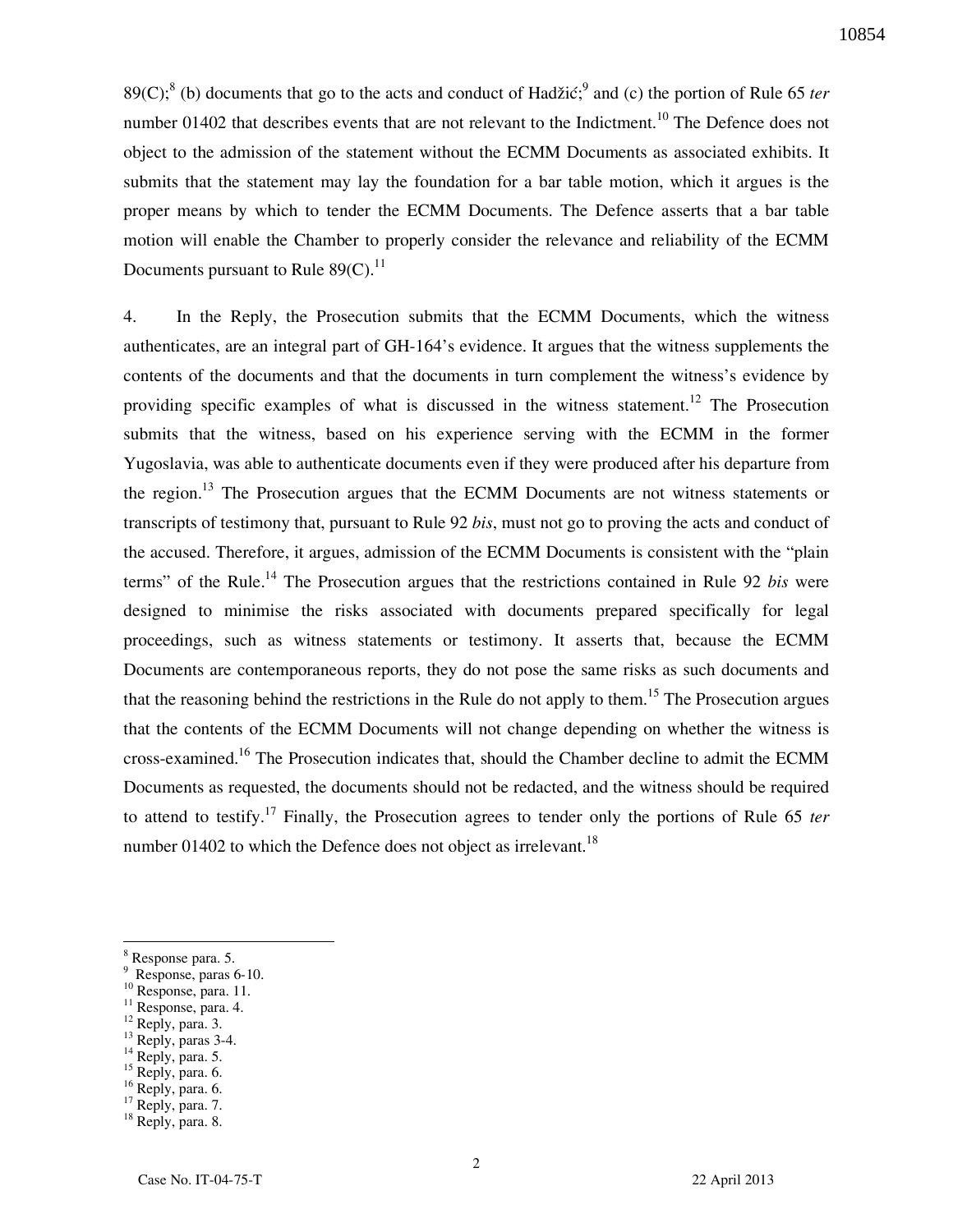#### **B. Applicable Law**

5. Rule 92 *bis* of the Rules governs admissibility of written witness statements and transcripts from previous proceedings in lieu of *viva voce* testimony. Any evidence admitted pursuant to Rule 92 *bis* must satisfy the fundamental requirements for the admission of evidence, as set out in Rule 89 (C) and (D) of the Rules, namely, the evidence must be relevant and have probative value, and its probative value must not be substantially outweighed by the need to ensure a fair trial.<sup>19</sup> Thus, the Trial Chamber must find that the evidence contained in the proposed statements and transcripts is relevant to the charges in the Indictment. It is for the Prosecution to demonstrate the relevance and probative value of the evidence of which it seeks admission.<sup>20</sup>

6. For written evidence to be admissible pursuant to Rule 92 *bis*, it must not relate to the acts and conduct of the accused as charged in the Indictment. The phrase "acts and conduct of the accused" has been interpreted in the Tribunal's jurisprudence as an expression that must be given its ordinary meaning: "deeds and behaviour of the accused".<sup>21</sup> Furthermore, a clear distinction must be drawn between: (a) the acts and conduct of others who commit the crimes for which the accused is alleged to be responsible and (b) the acts and conduct of the accused as charged in the Indictment, which establish his or her responsibility for the acts and conduct of those others.<sup>22</sup> Evidence pertaining to the latter is inadmissible under Rule 92 *bis* and includes evidence that the Prosecution seeks to rely on to establish that the accused:

(a) committed (that is, that he or she personally physically perpetrated) any of the crimes charged;

(b) planned, instigated, or ordered the crimes charged;

(c) otherwise aided and abetted those who actually did commit the crimes in the planning, preparation, or execution of those crimes;

(d) was a superior to those who actually committed the crimes;

<sup>-</sup><sup>19</sup> *Prosecutor v. Karadžić,* Case No. IT-95-5/18-PT, Decision on Prosecution's Third Motion for Admission of Statements and Transcripts of Evidence in Lieu of *Viva Voce* Testimony Pursuant to Rule 92 *bis* (Witnesses for Sarajevo Municipality), 15 October 2009 ("*Karadžić* Decision"), para. 4; *Prosecutor v. Galić*, Case No. IT-98-29- AR73.2, Decision on Interlocutory Appeal Concerning Rule 92 *bis*, 7 June 2002 ("*Galić* Appeal Decision"), paras 12- 13; *Prosecutor v. S. Milošević*, Case No. IT-02-54-T, Decision on Prosecution's Request to Have Written Statements Admitted under Rule 92 *bis*, 21 March 2002 ("*S. Milo{ević* Decision"), para. 6.

<sup>&</sup>lt;sup>20</sup> *Karadžić Decision, para. 4; Prosecutor v. Boškoski and Tarčuloski, Case No. IT-04-82-PT, Decision on Prosecution's* First Revised Motion Pursuant to Rule 92 *bis* and on Prosecution's Motion Pursuant to Rule 92 *ter*, 30 March 2007 ("*Boškoski and Tarčuloski Decision"*), para. 95, *citing S. Milošević Decision*, para. 8.

Karadžić Decision, para. 5; Boškoski and Tarčuloski Decision, para. 8.

<sup>22</sup> *Karadžić* Decision, para. 5; *Galić* Appeal Decision, para. 9.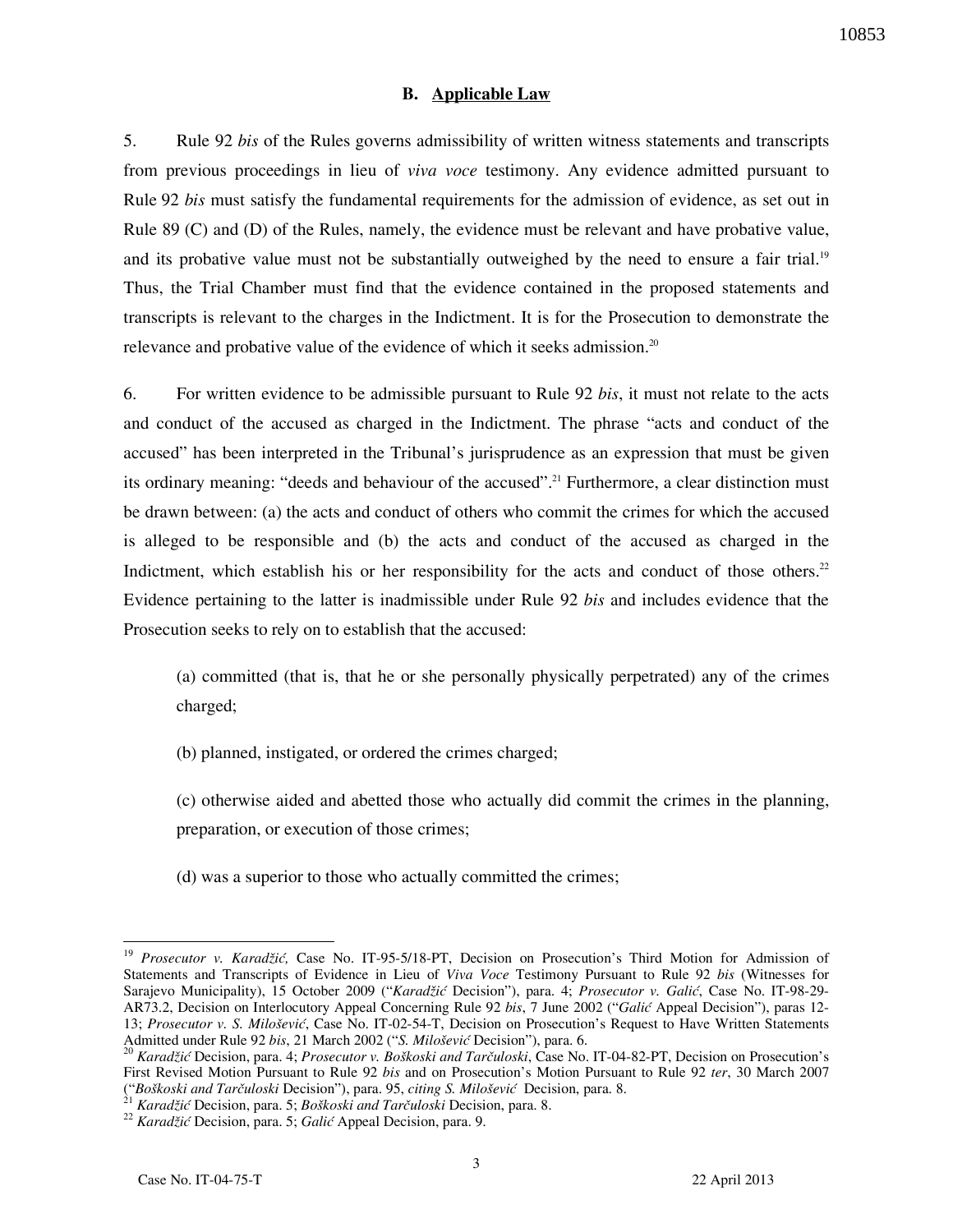(e) knew or had reason to know that those crimes were about to be or had been committed by his or her subordinates; or

(f) failed to take reasonable steps to prevent such acts or to punish those who carried out those acts.<sup>23</sup>

7. Where the Prosecution case is that the accused participated in a joint criminal enterprise ("JCE") and is therefore liable for the acts of others in that JCE, Rule 92 *bis* (A) excludes any written statement that goes to proof of any act or conduct of the accused upon which the Prosecution relies to establish that the accused either: (a) participated in that JCE or (b) shared with the person who actually did commit the crimes charged the requisite intent for those crimes.<sup>24</sup>

8. Even if a written statement or the transcript of prior testimony is admissible pursuant to Rule 92 *bis*, it is for the Chamber to determine whether to exercise its discretion and admit the evidence in written form.<sup>25</sup> Pursuant to Rule 92 *bis* (A)(i), factors in favour of admission include whether the evidence: (a) is of a cumulative nature; (b) relates to relevant historical, political, or military background; (c) consists of general or statistical analysis of the ethnic composition of the population; (d) concerns the impact of crimes upon victims; (e) relates to issues of the character of the accused; or (f) relates to factors to be taken into account in determining sentence. By contrast, pursuant to Rule 92 *bis* (A)(ii), factors against admission include whether: (a) there is an overriding public interest in the evidence in question being presented orally; (b) a party objecting demonstrates that its nature and source renders it unreliable or that its prejudicial effect outweighs its probative value; or (c) there are any other factors that make it appropriate for the witness to attend for crossexamination.

9. The fact that the written statement goes to proof of the acts and conduct of a subordinate of the accused or of some other person for whose acts and conduct the accused is charged with responsibility is relevant to the exercise of the Trial Chamber's discretion in deciding whether the evidence be admitted in written form. Where the evidence is pivotal to the Prosecution case, or where the person whose acts and conduct the written statement describes is too proximate to the accused, the Trial Chamber may find that it would not be fair to the accused to permit the evidence to be given in written form.<sup>26</sup>

<sup>23</sup> *Karadžić* Decision, para. 5; *Galić* Appeal Decision, para. 10.

<sup>24</sup> *Karadžić* Decision, para. 6; *Galić* Appeal Decision, para. 13.

<sup>25</sup> *Karadžić* Decision, para. 7; *Prosecutor v. Milutinović et al.*, Case No. IT-05-87-PT, Decision on Prosecution Rule 92 *bis* Motion, 4 July 2006, para. 7.

<sup>26</sup> *Galić* Appeal Decision, para. 13; *Karadžić* Decision, para. 8.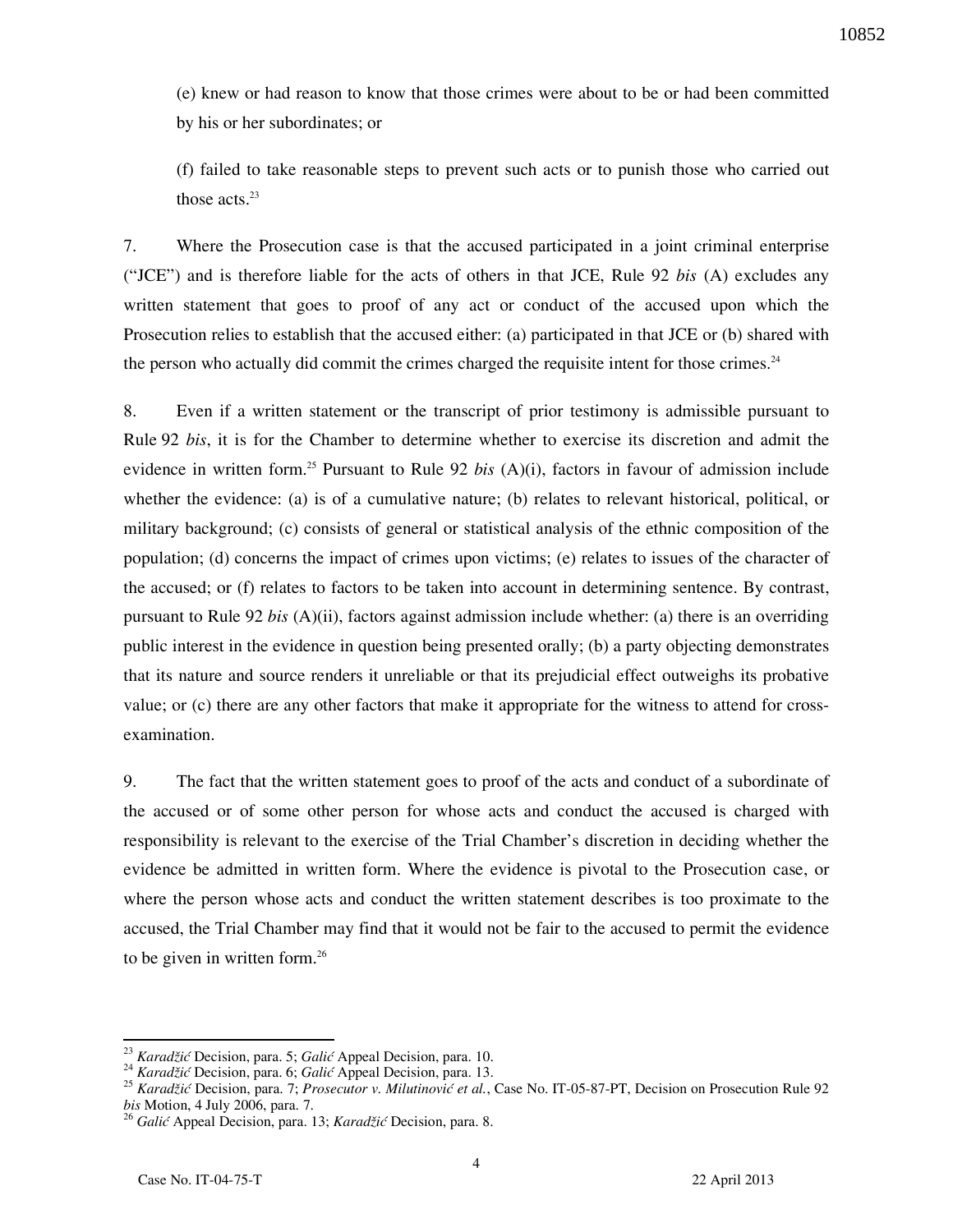10. When the evidence sought to be admitted pursuant to Rule 92 *bis* consists of a written statement, the formal requirements set out in Rule 92 *bis* (B) must be fulfilled. However, various Chambers have taken the approach that, in order to expedite the proceedings, it is permissible for a party to propose written statements for provisional admission pending their certification under Rule 92 *bis*  $(B)$ .<sup>27</sup>

11. Should the Chamber consider that the written evidence is admissible, the Chamber may order the witness to be brought for cross-examination pursuant to Rule 92 *bis* (C) and under the conditions set out in Rule 92 *ter* of the Rules. In making this determination, the Chamber should always take into consideration its obligation to ensure a fair trial under Articles 20 and 21 of the Statute of the Tribunal.<sup>28</sup> Furthermore, there are a number of criteria established in the case-law of the Tribunal, which should be taken into account when making such a determination, including: (a) the cumulative nature of the evidence;<sup>29</sup> (b) whether the evidence is "crime-base" evidence;<sup>30</sup> (c) whether the evidence touches upon a "live and important issue between the parties, as opposed to a peripheral or marginally relevant issue";<sup>31</sup> and (d) whether the evidence describes the acts and conduct of a person for whose acts and conduct the accused is charged with responsibility (*i.e.*, subordinate, co-perpetrator) and how proximate the acts and conduct of this person are to the accused.<sup>32</sup> Moreover, a general factor to be taken into consideration in relation to written evidence in the form of a transcript of previous testimony is whether the witness was extensively crossexamined and whether there is a "common interest" between the Defence in the previous case and the present case. $33$ 

12. In addition to the admission of a witness's written evidence, documents accompanying the written statements or transcripts which "form an inseparable and indispensable part of the testimony" can also be admitted pursuant to Rule 92 *bis*. <sup>34</sup> Not every document referred to in a

<sup>-</sup><sup>27</sup> *Karadžić* Decision, para. 9; *Prosecutor v. Popović et al.*, Case No. IT-05-88-T, Decision on Prosecution's Confidential Motion for Admission of Written Evidence in Lieu of *Viva Voce* Testimony Pursuant to Rule 92 *bis*, 12 September 2006 ("*Popović et al.* Decision"), paras 19-21; *Prosecutor v. Martić*, Case No. IT-95-11-T, Decision on Prosecution's Motion for the Admission of Written Evidence Pursuant to Rule 92 *bis* of the Rules, 16 January 2006, paras 11, 37.

<sup>28</sup> *Karadžić* Decision, para. 10; *Prosecutor v. Lukić and Lukić*, Case No. IT-98-32/1-T, Decision on Prosecution Motion for Admission of Evidence Pursuant to Rule 92 *bis*, 22 August 2008 ("*Lukić and Lukić* Decision") para. 20.

<sup>29</sup> *Karadžić* Decision, para. 10; *Lukić and Lukić* Decision, para. 20, *citing Prosecutor v. Mrksić et al.*, Case No. IT-95- 13/1-T, Decision on Prosecution's Motion for Admission of Transcripts and Written Statements pursuant to Rule 92 *bis*  (confidential), 25 October 2005 ("*Mrksić et al.* Decision"), para. 9.

<sup>30</sup> *Karadžić* Decision, para. 10; *Lukić and Lukić* Decision, para. 20, *citing Mrksić* Decision, para. 8; *see also Bo{koski and Tarčuloski Decision, para. 19.* 

<sup>31</sup> *Karadžić* Decision, para. 10; *Lukić and Lukić* Decision, para. 20, *citing S. Milo{ević* Decision, paras 24-25.

<sup>32</sup> *Karadžić* Decision, para. 10; *Galić* Appeal Decision, para. 13.

<sup>33</sup> *Karadžić* Decision, para. 10; *Prosecutor v. Aleksovski*, Case No. IT-95-14/1-AR73, Decision on Prosecutor's Appeal on Admissibility of Evidence, 16 February 1999, para. 27.

<sup>34</sup> *Karadžić* Decision, para. 11; *Prosecutor v. D. Milo{ević*, Case No. IT-98-29/1-T, Decision on Admission of Written Statements, Transcripts and Associated Exhibits Pursuant to Rule 92 *ter*, 22 February 2007, p. 3; *Lukić and Lukić* Decision, para. 21.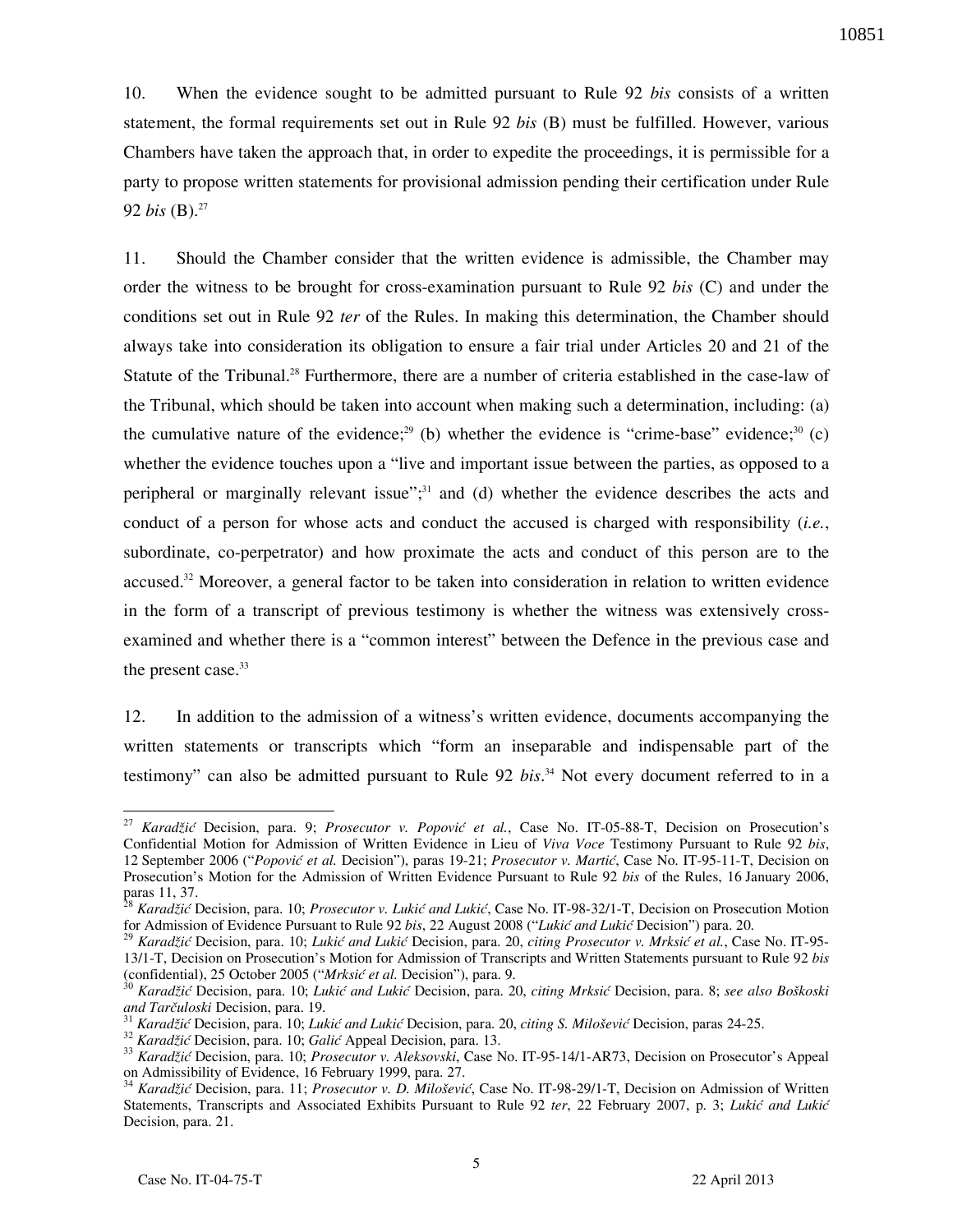witness's written statement or transcript from a prior proceeding automatically forms an "inseparable and indispensable part" of the witness's testimony. Rather, a document falls into this category if the witness discusses the document in his or her written statement or transcript and if that written statement would become incomprehensible or have lesser probative value without admission of the document.<sup>35</sup>

13. Rule 65 *ter* (E)(iii) of the Rules provides, *inter alia,* that the Prosecution shall file, within a time-limit set by the Pre-Trial Judge and not less than six weeks before the Pre-Trial Conference, "the list of exhibits the Prosecutor intends to offer", serving on the defence copies of the listed exhibits. In the exercise of its inherent discretion in managing the trial proceedings, and if satisfied that this is in the interests of justice, a Trial Chamber may grant a Prosecution request to amend the filed exhibit list.<sup>36</sup> In doing so, a Trial Chamber must be satisfied that, taking into account the specific circumstances of the case, good cause is shown for amending the original list and that the newly offered material is relevant and of sufficient importance to justify the late addition. Moreover, a Trial Chamber must carefully balance any amendment to the original list with an adequate protection of the rights of the accused. $37$ 

#### **C. Discussion**

14. GH-164's proposed Rule 92 *bis* package contains information on, *inter alia,* (a) the operations and report writing methodology of the ECMM while it was active in the former Yugoslavia during the period relevant to the Indictment, (b) crimes committed in the former Yugoslavia, and (c) interactions between the ECMM and the authorities in the regions where it operated.<sup>38</sup> The ECMM Documents are discussed in the witness statement and form an inseparable and indispensable part of the evidence. The Trial Chamber finds that the tendered evidence is relevant and has probative value.

15. However, the Trial Chamber notes that several of the ECMM Documents go to proof of the acts and conduct of Hadžić as charged in the Indictment.<sup>39</sup> The Chamber considers that, while each of the individual ECMM Documents is a contemporaneous report, the Rule 92 *bis* package as a

<sup>35</sup> *Karadžić* Decision, para. 11; *Prosecutor v. Lukić and Lukić*, Case No. IT-98-32/1-T, Decision on Confidential Prosecution Motion for the Admission of Prior Testimony with Associated Exhibits and Written Statements of Witnesses Pursuant to Rule 92 *ter*, 9 July 2008, para. 15.

<sup>36</sup> *Prosecutor v. Radovan Karadžić,* Case No. IT-95-5/18-T, Decision on the Prosecution's Motion for Leave to File a Supplemental Rule 65 *ter* Exhibit List, 18 March 2010 ("*Karadžić* Decision"), para. 7; *Prosecutor v. Vujadin Popović et al.,* Case No. IT-05-88-AR73.1, Decision on Appeals Against Decision Admitting Material Related to Borovčanin's Questioning, 14 December 2007 ("*Popović* Appeal Decision"), para. 37.

<sup>37</sup> *Karadžić* Decision, para. 8; *Popović* Appeal Decision, para. 37.

<sup>38</sup> Motion, para. 6; 65 *ter* number 06379.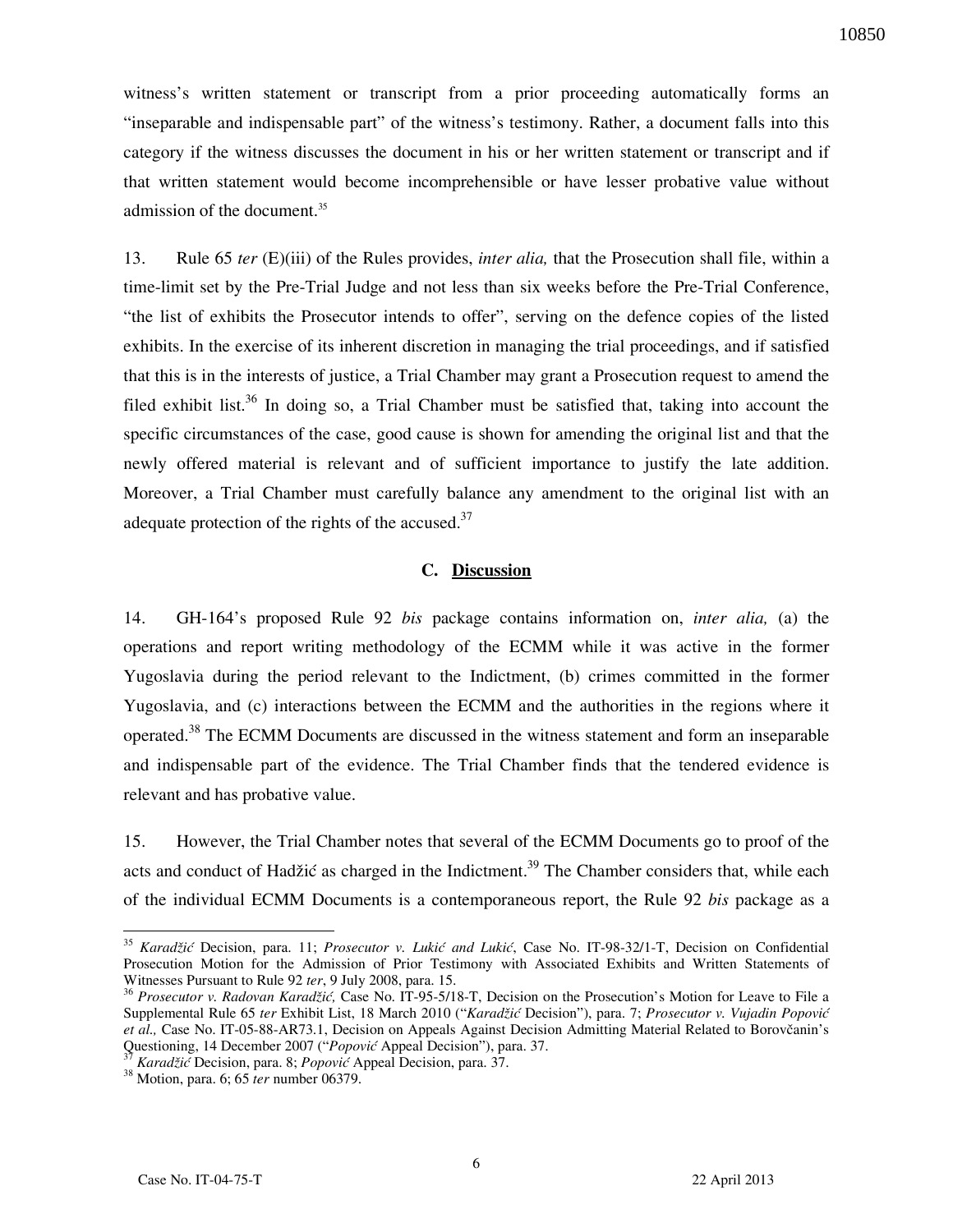whole—the witness statement and the choice to include each of the documents—was prepared for the purposes of legal proceedings. Therefore, the entire Rule 92 *bis* package falls within the stringent requirements of Rule 92 *bis.*<sup>40</sup> The Chamber therefore finds that the tendered evidence of GH-164 does not meet the requirements for admission pursuant to Rule 92 *bis*. The Prosecution may move to admit the evidence pursuant to Rule 92 *ter* or call the witness *viva voce.* 

16. The Chamber notes the absence of objection from the Defence in relation to the addition to the Exhibit List of the notarized ICTY witness statement of GH-164. The Trial Chamber finds that this statement is of sufficient importance to justify its addition to the Exhibit List at this stage of the trial. The Trial Chamber will therefore allow the addition of Rule 65 *ter* number 06379 to the Exhibit List.

#### **D. Disposition**

17. Accordingly, the Trial Chamber, pursuant to Rules 54, 65 *ter*, 89(C), 92 *bis*, and 126 *bis* of the Rules, hereby

- (a) **GRANTS** the Prosecution leave to file the Reply;
- (b) **GRANTS** the Prosecution's request for leave to add Rule 65 *ter* 06379 to the exhibit list; and

<sup>&</sup>lt;sup>39</sup> See para. 67 of Witness Statement (65 *ter* number 06379) where the witness alleges that "Goran Hadžić and Milan Martic are reported to have made statements seeking to undermine the Vance Plan"; and 65 *ter* numbers 05333, 01321, 05427, 05433, 05432, 05376, 05360.

<sup>&</sup>lt;sup>40</sup> Prosecutor v. Stanislav Galić, Case No. IT-98-29-AR73.2, Decision on Interlocutory Appeal Concerning Rule 92*bis*(C), 7 June 2002, para. 31. *See also Prosecutor v. Astrit Haraqija and Bajrush Morina*, Case No. IT-04-84-R77.4, Decision on Prosecution Motion for Admission of Evidence Pursuant to Rule 92 *bis* and/or 92 *ter*, 2 September 2008, para. 15.